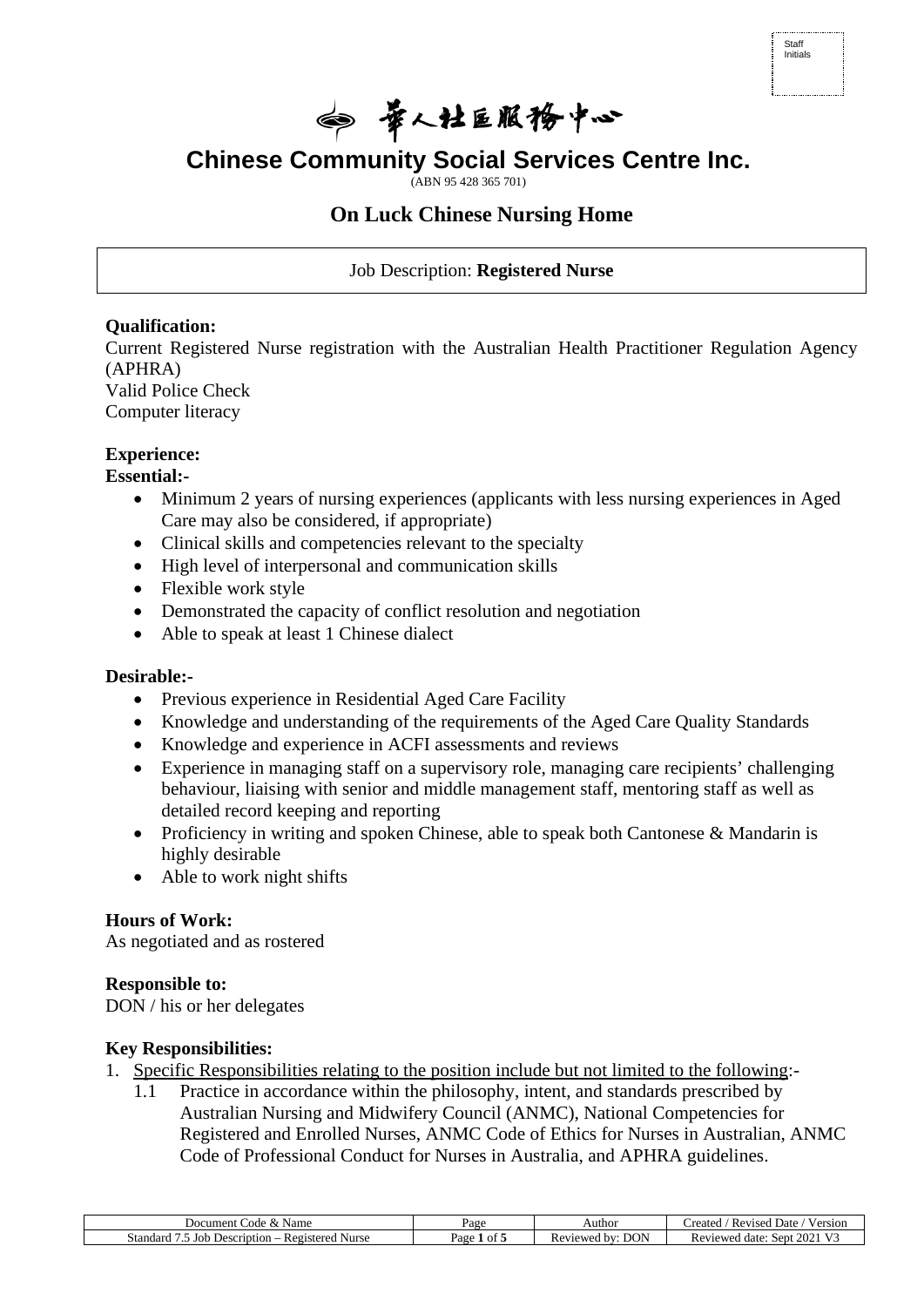- 1.2 Ensure compliance with statutory regulations the Aged Care Quality Standards and Residential Aged care Manual
- 1.3 Take responsibility for the care of care recipients at the Chinese Community Social Services Centre Inc. (CCCSSCI) – On Luck Chinese Nursing Home.
- 1.4 Medication Management:
	- To undertake the administration of medication
	- To supervise Enrolled Nurses and PCA (medication endorsed) medication management
	- Compliance with legislative requirements and organizational policies and protocols, in particular medication incidence and error recording

Staff Initials

- Participation in Medication Quality Assurance activities
- Willingness to maintain contemporary knowledge and skills in relation to pharmacology of older peoples.
- 1.5 Nursing & Personal Care Plan: Develop, evaluate and update the planned actions with other Nursing, PCA, and multidisciplinary team member to ensure the agreed objectives are met and measured.
- 1.6 Train, mentor and supervise Enrolled Nurses, PCA in the delivery of clinical care to maintain an optimum standard of care for the care recipients.
- 1.7 Maximizing funding through accurate ACFI classification of care recipients.
- 1.8 Undertake ACFI assessments when required and train staff in ACFI assessments and documentation.
- 1.9 Ensure ACFI assessments and documentation are carried out according to plan and scheduled time, and reflect the cares needs of each care recipient.
- 1.10 Ensure compliance with statutory regulations pertaining to the delivery of care recipient's care.
- 1.11 Ensure compliance with the philosophy and goals of the Nursing Home and Nursing Profession.
- 1.12 Liaise with visiting medical practitioners and allied health professionals regarding matters of care recipients' care as appropriate.
- 1.13 Participate staff meetings, family conferences and other relevant meetings, implement and evaluate recommended follow up actions
- 1.14 Inform the DON / line manager of any problems that may arise with a care recipient or staff.
- 1.15 Report to the DON / line manager any breaches in the provision of care.
- 1.16 Ensure medical and other supplies are used efficiently
- 1.17 Communicate effectively with care recipients, their representatives / families and staff.
- 1.18 Ensure that staff treat the care recipients with respect and dignity.
- 1.19 Agrees to obey all reasonable lawful directions and instructions given by the Employer or a specific supervision
- 2. Administrative Duties:-
	- 2.1 Participate in the daily management of the Nursing Home such as ensuring the correct staff mix as predetermined.
	- 2.2 Coordinate the efforts of individual departments include but not limited to PCA to ensure effective working relationships and team work, and to promote harmonious collaboration.
	- 2.3 Ensure all care provided and the outcomes of care are documented in the care recipients' clinical record (electronic and paper based).
	- 2.4 Ensure documentation is updated, accurate and objective, and that problems documented have also had an appropriate action noted.

| Name<br>Code<br>cument<br>JOG<br>œ                                  | Page         | Author                          | reateo<br>Date<br>$V \alpha r c$<br>Revised<br>∕ ersior |
|---------------------------------------------------------------------|--------------|---------------------------------|---------------------------------------------------------|
| Joh<br>Regi<br><b>Nurse</b><br>Standar<br>Description<br>tered<br>. | Page<br>ot : | $\cap$<br>hv<br>Reviewed<br>DUI | $\mathcal{Q}$<br>Reviewed<br>Sept<br>date.<br>202       |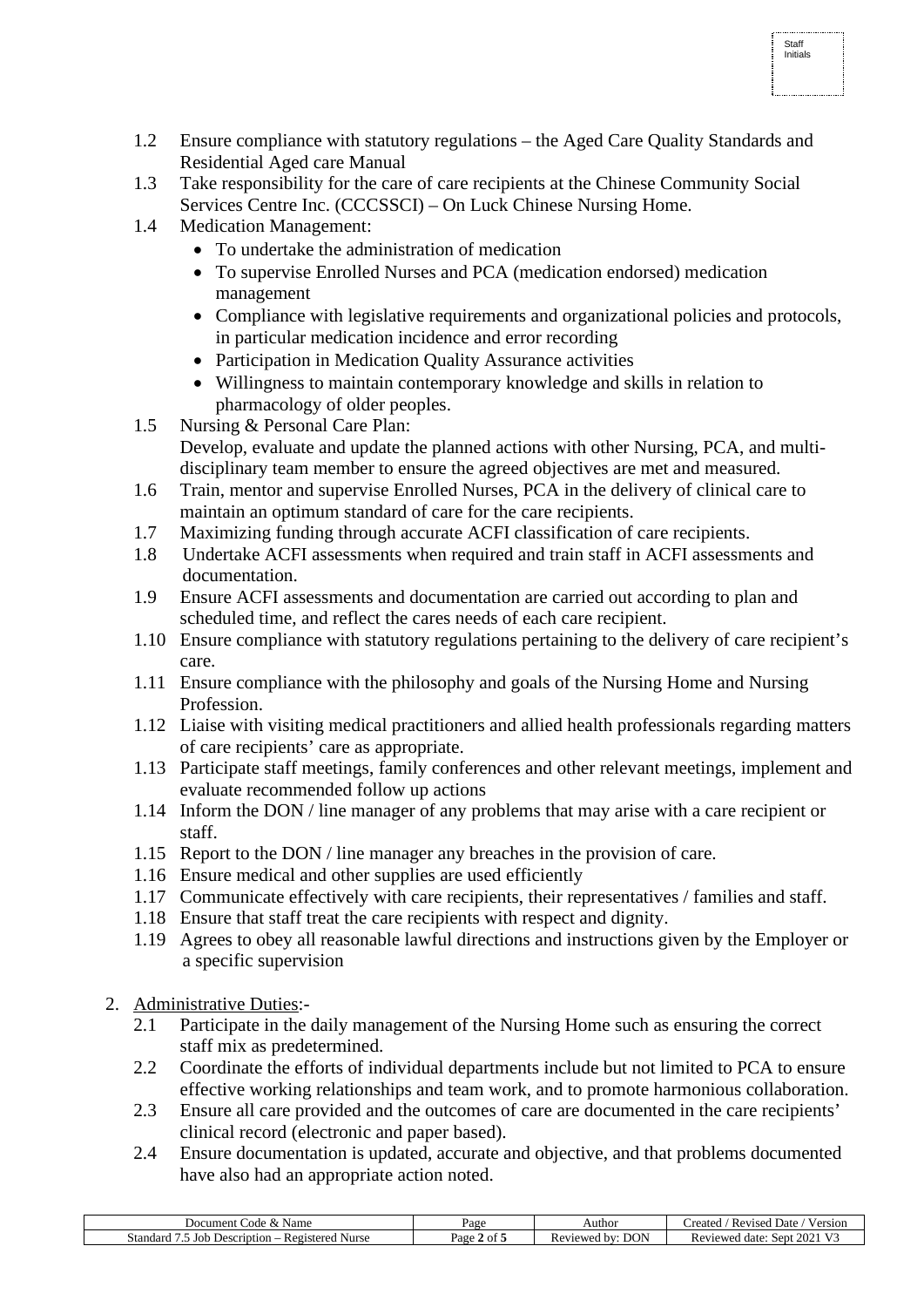2.5 Supervise and contribute to the evaluation of care recipients' needs and observations on a regular basis as defined within the system of care.

Staff Initials

- 2.6 Supervise and oversee Enrolled Nurses, PCA on their contributions in documenting care recipients' changes in care in the progress notes, during ACFI assessments and Care recipient of the Day schedule of care evaluation.
- 2.7 Demonstrate a positive attitude and commitment to the position responsibilities and organizational goals.
- 2.8 Ensure staff exercise appropriate economy in the use of stocks, equipment and energy
- 2.9 Empower staff to accept responsibilities through effective delegation of activities.
- 3. Quality Assurance:-
	- 3.1 Actively participate the Quality Assurance of the Nursing Home to provide evidence based continuous quality improvement activities.
	- 3.3 Participate actively in the development of policies and procedures pertaining to best practice of clinical care.
	- 3.4 Actively participate the systematic assessments of On Luck Chinese Nursing Home Policies and Procedures as well as care practices to meet Aged Care Quality Standards and the documentation required.
	- 3.5 Ensure staff compliance with relevant Acts, Agreements and On Luck Chinese Nursing Home Mission, Vision, Policies, Procedures, Staff Handbook & Code of Conduct. Report non compliances to DON / line manager.
	- 3.6 Ensure staff deliver good customer service, treating all care recipients, clients, visitors and other staff in a courteous and non-discriminatory manner.
- 4. Infection Control
	- 4.1 Ensure compliance with Infection Control Standards.
	- 4.2 Ensure ongoing surveillance for the prevention of infection.
	- 4.3 Ensure staff compliance with Infection Control Standards.
- 5. Education
	- 5.1 Update nursing knowledge as appropriate and keep abreast with contemporary aged care practices.
	- 5.2 Attend internal and external courses as required.
	- 5.3 To provide feedbacks of the planned program for staff education and training in accordance with the training needs of staff.
	- 5.4 Facilitate the Education Program by ensuring staff attend when appropriate.
	- 5.5 Conduct one to one staff observation and training in the delivery of personal to clinical care based on the individual needs of care recipients
	- 5.6 Ensure the value and philosophy of the organization are known, understood and practiced by staff.
	- 5.7 Ensure that staff adheres to the best practices in their delivery of care and demonstrate understanding of their responsibilities relating to duty of care.
	- 5.8 To conduct audits on staff performance and random competency checks when delegated.
- 6. Occupational Health and Safety
	- 6.1 Provide and maintain so far as is practicable a working environment that is safe and without risk to health.
	- 6.2 Take care of your own health and safety; and the health and safety of any other person who may be affected by your acts or omissions at workplace.

| Name<br>Jocument<br>Code<br>$\sim$                           | Page                              | Authoi                                               | $\sim$ $\sim$<br>'reated<br>$V \alpha r c$<br>Date.<br>Revised<br>°S1OF |
|--------------------------------------------------------------|-----------------------------------|------------------------------------------------------|-------------------------------------------------------------------------|
| Standard<br>eription<br>Nurse<br>Jor<br>Registerer<br>. Jesc | ОĪ<br>$v_{\text{age}}$<br>$\cdot$ | <b>DON</b><br>. hv<br>viewed<br><b>Rev</b><br>$\sim$ | $\Delta \Omega$<br>Reviewer<br>Sept<br>date<br>ZUZ                      |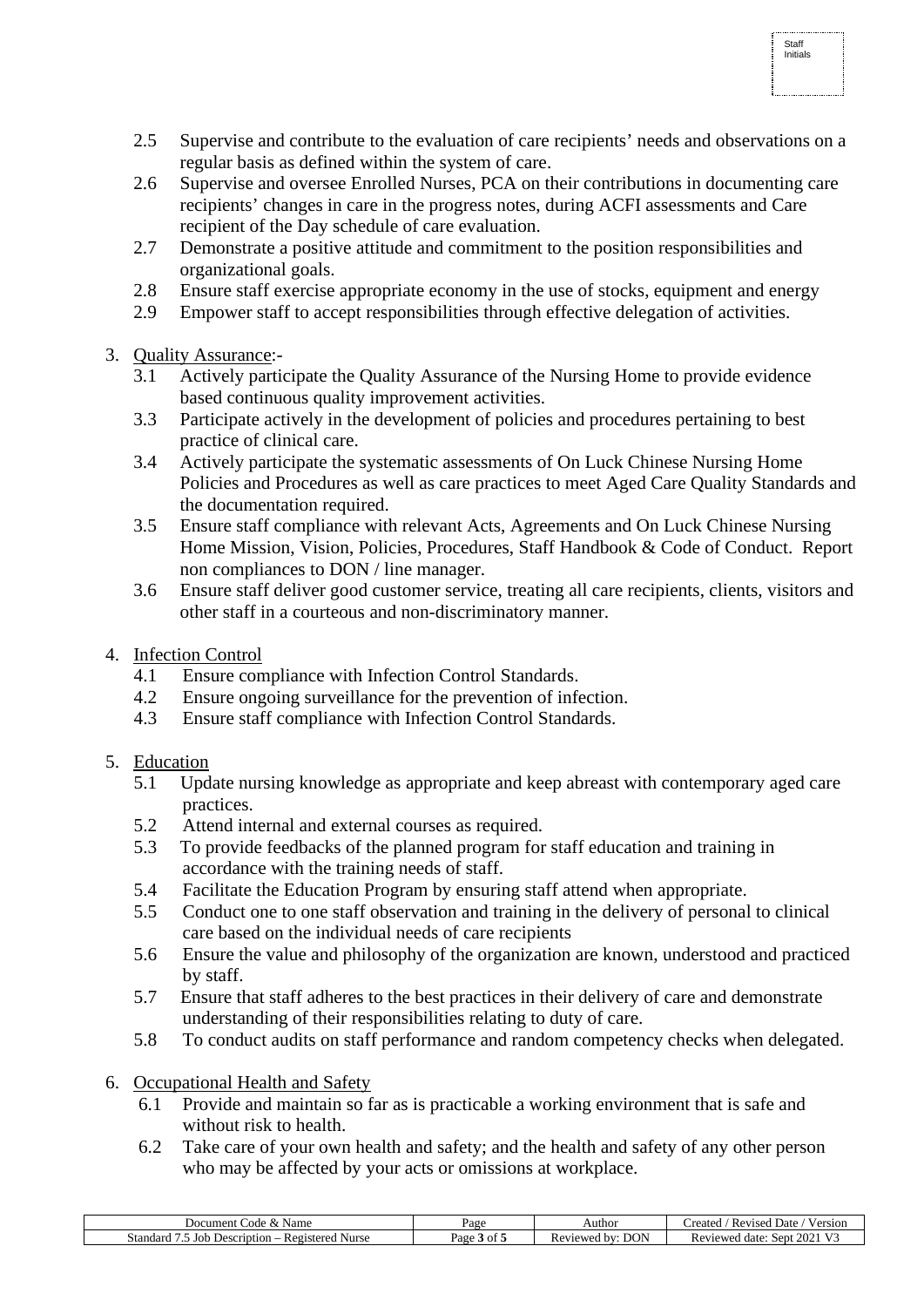6.3 Understand responsibilities and accountabilities to yourself and others in accordance with OH&S legislation and organization policies and promote a working environment that is congruent with these guidelines.

Staff Initials

- 6.4 Ensure care staff is familiar with the correct operation of equipment and staff is compliant with safety procedures with a good understanding of the Occupational Health and Safety procedure.
- 6.5 Participate in the preventive maintenance and risk management program.
- 6.6 Ensure staff use appropriate lifting techniques and adhere to care recipients' care needs when lifting / transferring care recipients.
- 6.7 Assist staff in the reporting and documentation of hazards, care recipients / staff accidents / incidents promptly and ensure documentation is accurate and complete. Nurse in charge of each shift is responsible to investigate the cause of accidents / incidents occurred during her /his shift and to take actions where appropriate.
- 6.8 Ensure that a safe, clean and comfortable environment is maintained for all care recipients.
- 6.9 Assist the OH&S Committee in their implementation of requirements of the OH&S Act.
- 6.10 Cooperate with the Return to Work Coordinator on return to work policy when and where appropriate.

## 7. Confidentiality

 Any information obtained in the course of employment is confidential and should not be used for any purpose other than the performance of the duties for which the person was employed. Staff are bound by the Information Privacy Act 2000, the Health Record Act 2000 and Australian Privacy Principles 2014.

#### 8. Equal Employment Opportunity

 You agree to adhere to the Equal Employment Opportunity policies and practices of the Health Service. Discriminatory practices, including sexual harassment, are unlawful. The Health Service will not tolerate discriminatory behavior and any such conduct may lead to the invoking of the Disciplinary Policy and Procedure, which may result in termination of employment.

#### 9. Workplace Relations

 Treat all employees of the Organization with respect and dignity and without discrimination or harassment. Employ the skills of timely and effective communication with healthcare personnel to guide and achieve optimal care recipient/performance outcomes.

#### **Appraisal:**

Within 6 months / as per contract term, then after annual performance appraisal.

\* Statements included in this job description are intended to reflect in general the duties and responsibilities of this position and are not to be interpreted as being all-inclusive.

\* Prior to accepting any offer of employment, prospective employee will be required to read and commit to the On Luck Chinese Nursing Home Staff Handbook & Code of Conduct, including (but not limited to) issues of Occupational Health & Safety, Equal Opportunity and Confidentiality.

I have read, understood and accept the above job description

| Name<br>Code<br>Document<br>$\alpha$                  | Page       | Author                       | 1 w 1<br>--<br>Date<br>reated<br>version<br>Revised                      |
|-------------------------------------------------------|------------|------------------------------|--------------------------------------------------------------------------|
| Standard<br>Joh<br>Description<br>Nurse<br>Registered | Page<br>ОĪ | <b>DON</b><br>hv<br>Reviewer | $\mathbf{v}$<br>$\sim$ $\sim$ $\sim$<br>Reviewed<br>Sept.<br>date<br>202 |